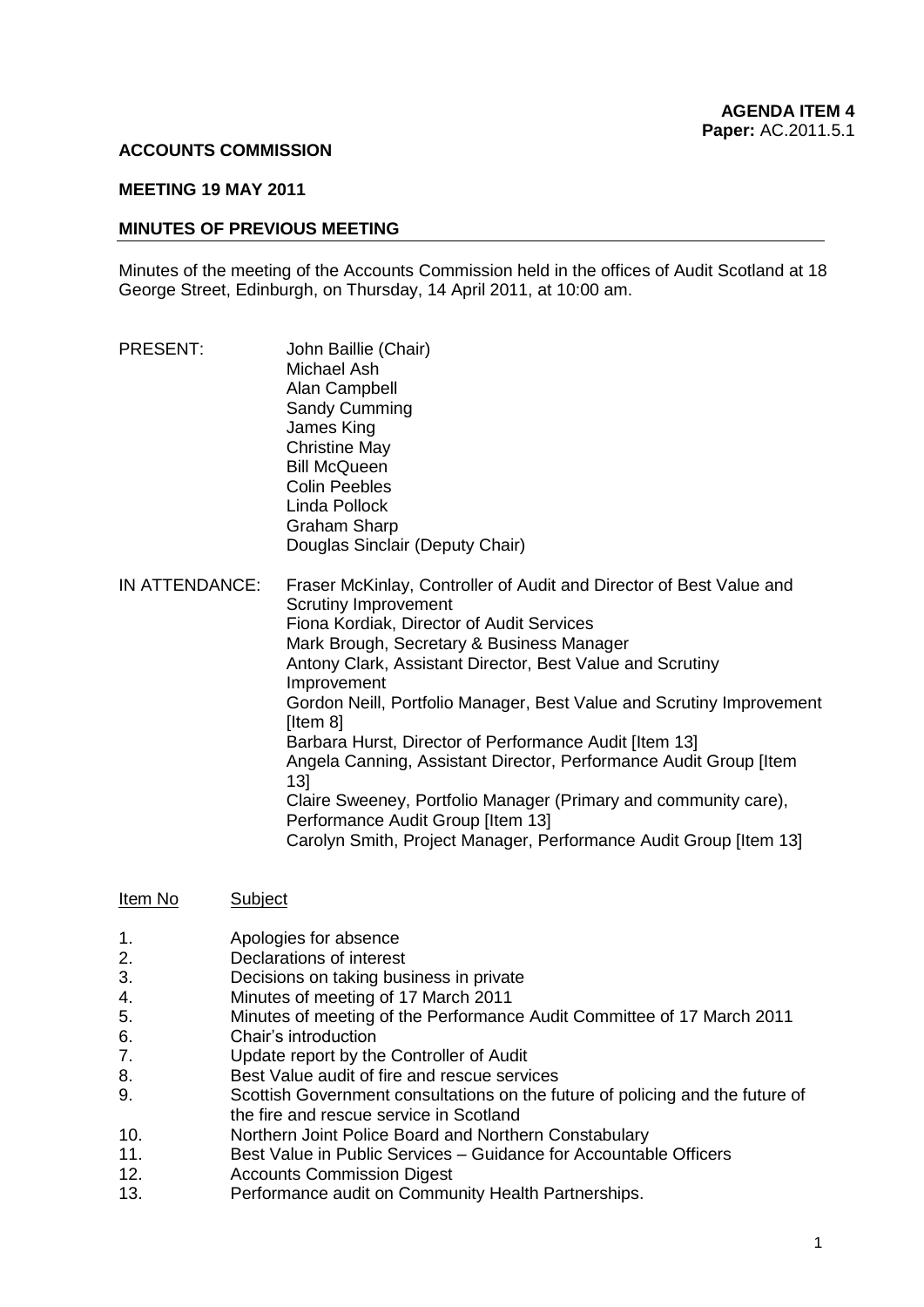# 1. Apologies for absence

Apologies were received from Colin Duncan.

2. Declarations of interests

No declarations of interests were made.

## 3. Decisions on taking business in private

The Commission agreed to take item 13 in private in order to allow deliberation on a draft report.

# 4. Minutes of meeting of 17 March 2011

The minutes of the meeting of 17 March 2011 were submitted and approved.

5. Minutes of meeting of the Performance Audit Committee of 17 March 2011

The Commission noted the minutes of the meeting of the Performance Audit Committee of 17 March 2011.

# 6. Chair's introduction

The Chair reported that—

- he had received and circulated a letter from the Leader and Chief Executive of Dundee City Council, enclosing a report on progress with implementing the Improvement Plan that arose from the Best Value 2 pathfinder audit published in March 2010;
- a letter from the Chief Executive of The Highland Council, enclosing a minute of a special meeting at which the Commission's recent findings on the Controller of Audit's report on Caithness Heat and Power were considered, had also been received and circulated;
- he and the Deputy Chair had visited Argyll and Bute Council on 31 March at its invitation, and met with the Leader, the Chief Executive and the Head of Improvement and HR. The Chief Executive had given presentation on the improvement work the Council has been doing since its last Best Value audit report in December 2008;
- he had attended a meeting with representatives of the Commission on the Future Delivery of Public Services (Christie Commission) on 7 April, along with the Controller of Audit and the Secretary;
- following the Accounts Commission's strategy seminar on 21/22 March, a report on outcomes and actions would be submitted to a subsequent meeting.

Linda Pollock and Graham Sharp had attended the CIPFA Scotland conference on 17/18 March on behalf of the Commission, and gave a short report back.

Those members who had attended the COSLA conference on behalf of the Commission gave a short report back.

### 7. Update report by the Controller of Audit

The Commission considered and noted a report by the Controller of Audit providing an update on recent activity in relation to the audit of local government.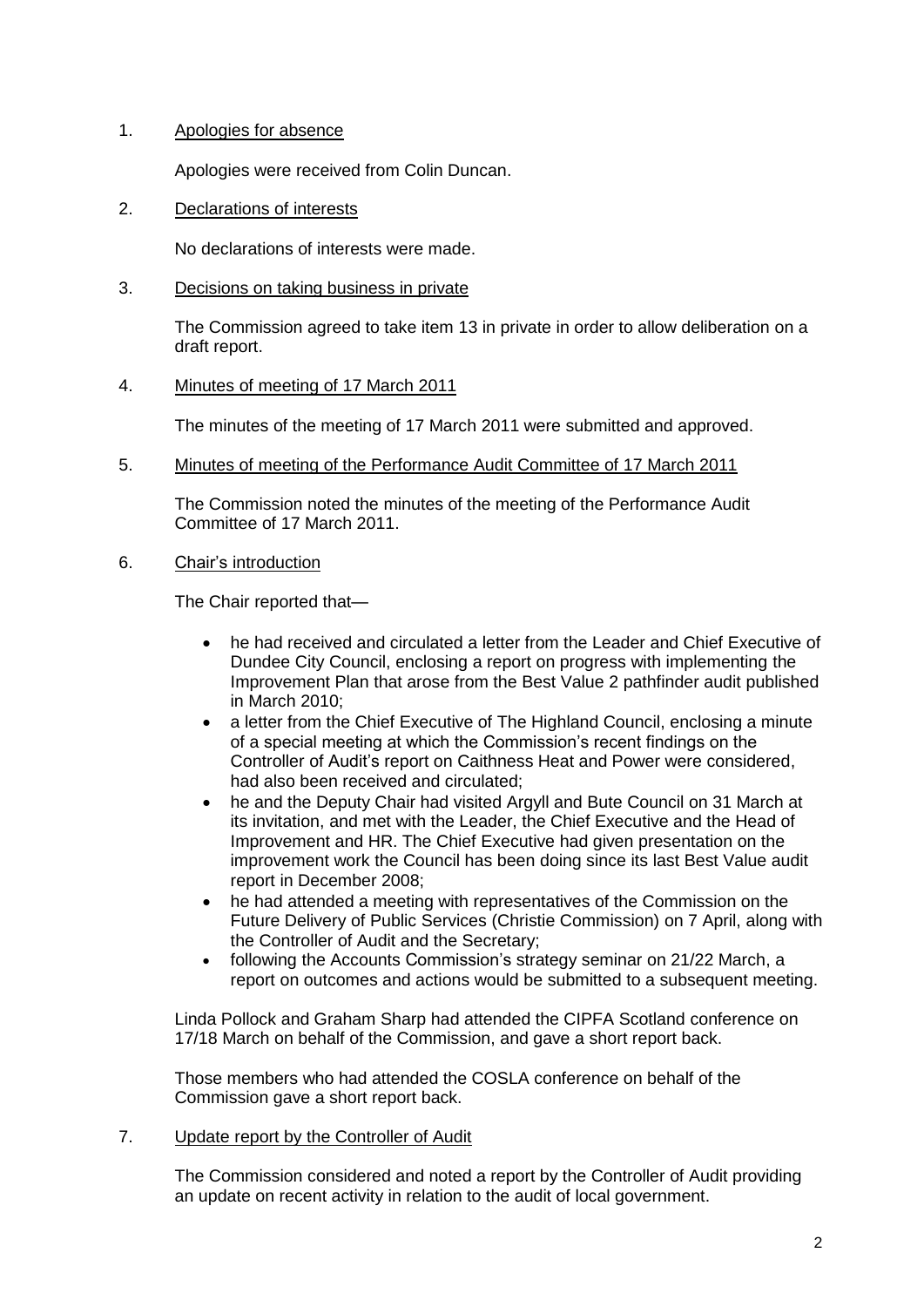During discussion the Commission—

- noted the consultation by the Department of Communities and Local Government on the future of local public audit in England, and requested that it be kept informed of developments; and
- noted that, having met with COSLA, SOLACE, the Improvement Service and Directors of Finance to discuss the continued development of local outcome indicators, cost benchmarking and performance reporting, further discussion on the progress of various initiatives would be helpful before the Commission considers its approach to its 2011 statutory direction in the autumn.

## 8. Best Value audit of fire and rescue services

The Commission considered a report by the Director of Best Value and Scrutiny Improvement inviting it to consider proposals for its approach to conducting Best Value audit of fire and rescue services, and the reporting arrangements and timetable for the audits.

The Commission noted that it is expected that the audit work will provide evidence on the key issues regarding governance, accountability and the use of resources and on areas for improvement that will be relevant regardless of the future structure of the services.

Following discussion, the Commission agreed—

- that Best Value audit reports on each of the eight local fire and rescue services should be prepared by the Controller of Audit in accordance with Section 102(1) of the Local Government (Scotland) Act 1973;
- that the national overview report on fire and rescue services should be prepared in accordance with Section 97A of the Local Government (Scotland) Act 1973;
- that emerging messages from the local fire and rescue Best Value audit activity should be considered by the Commission in late 2011 before the national summary report is submitted to it;
- to consider the local reports in two sets of four reports in late 2011 and in early 2012;
- to consider the draft national summary report in early 2012, following the second set of local reports;
- that link members should be appointed for each local audit;
- that follow-up meetings should be offered to each fire and rescue authority following publication of the local reports; and
- that the use of fire service peers in the audit should be reviewed half way through the programme of local audits.

### 9. Scottish Government consultations on the future of policing and the future of the fire and rescue service in Scotland

The Commission considered a report by the Director of Best Value and Scrutiny Improvement on consultations issued by the Scottish Government on the future of policing and the future of the fire and rescue service in Scotland.

Following discussion, the Commission agreed that—

 while it could make no comment on policy matters and would seek to avoid any comment that may be perceived as constraining future audit judgements, audit work done on its behalf provides an evidence base for useful independent comment on the key principles of governance,